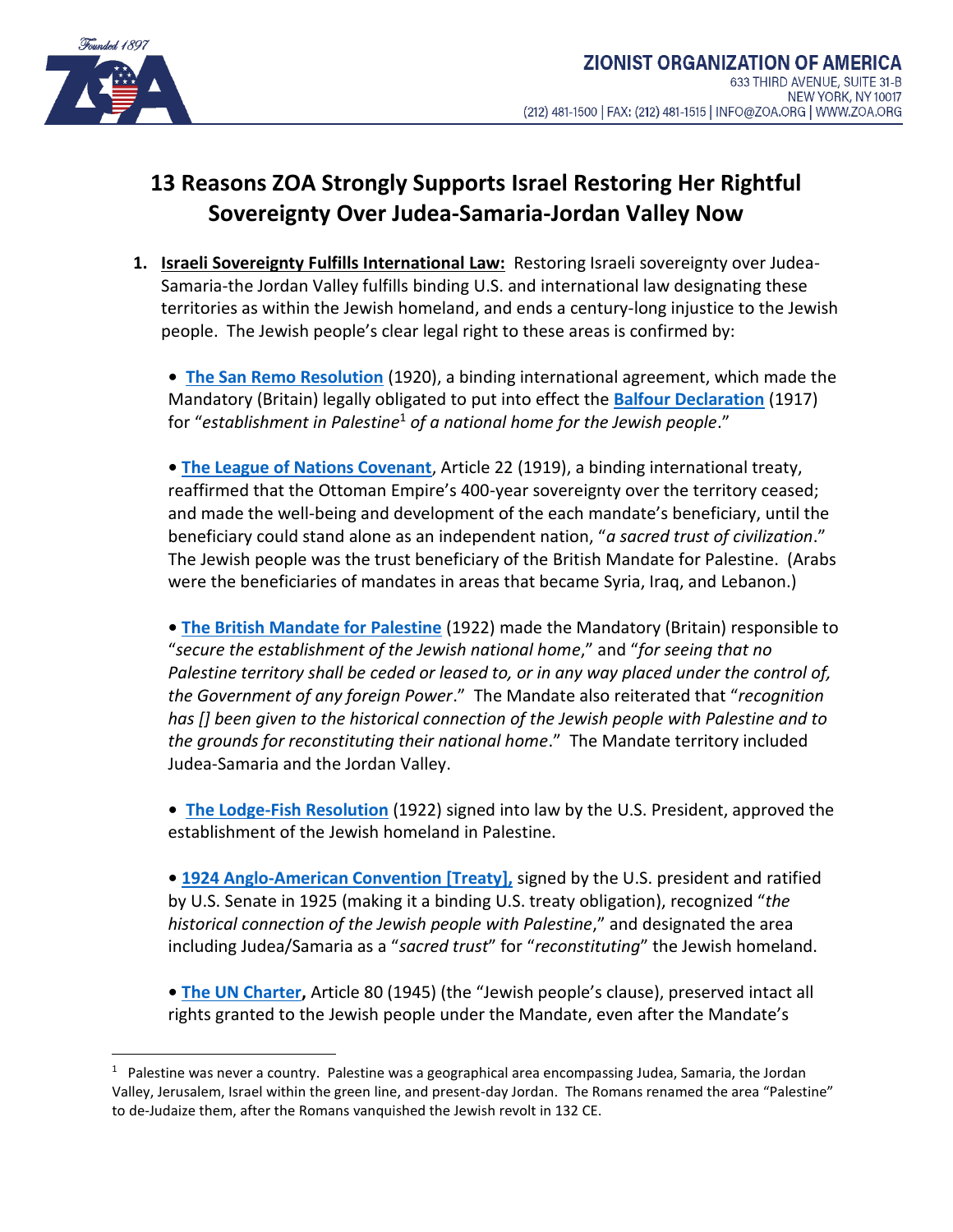expiration in 1948. **Article 80 prohibits the UN from transferring rights over any part of Palestine to any non-Jewish entity, such as a "Palestinian state**." UN resolutions that contradict the Charter are void. (*See* **[Howard Grief.\)](https://www.algemeiner.com/2011/09/22/article-80-and-the-un-recognition-of-a-)**

**•** Further, the fundamental, well-established, clear border-determination rule of international law called *uti possidetis juris* ("as you possess under law") entitles a new country (e.g., the reestablished state of Israel) to the borders of the preceding top level administrative mandated territory (e.g., the British Mandate for Palestine, including Judea/Samaria). This international legal entitlement to the full mandatory borders applies regardless of whether sectarian groups are happy with a new country's borders.

2. **No Legal Impediments**: The Jewish people's legal rights to these territories have never been abrogated. No U.S. or binding international law impedes Israel's rights to Judea, Samaria and the Jordan Valley. Specifically:

**•** The 1947 UN "Partition Resolution" (UN Res. 181) was merely a *[non-binding](http://www.mfa.gov.il/mfa/foreignpolicy/peace/guide/pages/un%20general%20assembly%20r%20esolution%20181.aspx)  [recommendation.](http://www.mfa.gov.il/mfa/foreignpolicy/peace/guide/pages/un%20general%20assembly%20r%20esolution%20181.aspx)* The Arabs rejected the recommendation, and instead went to war to annihilate the Jewish state and people, killing 1% of Israel's Jewish population. The partition resolution thus did not become an internationally binding agreement.

**•** The 1949 ceasefire lines (a.k.a the "1949 Armistice Demarcation Lines," "Green Line" or "pre-1967 lines") were non-binding lines merely marking approximately where the fighting stopped in 1949, after six Arab nations invaded Israel, and Jordan illegally seized Judea, Samaria, the Jordan Valley and eastern Jerusalem. Israel, Egypt and Jordan specificall[y agreed](http://www.mfa.gov.il/mfa/foreignpolicy/mfadocuments/yearbook1/pages/israel-%20jordan%20armistice%20agreement.aspx) in the Armistice Agreements that these ceasefire lines were "*without prejudice to an ultimate political settlement between the parties*."

**•** [UN Security Council Resolution 242,](http://mfa.gov.il/MFA/ForeignPolicy/Peace/Guide/Pages/UN%20Security%20Council%20Resol%20ution%20242.aspx) adopted after the 1967 Six Day War, called for Israel to have "*recognized and secure*" borders, and did *not* call for Israel to surrender "all" lands Israel recaptured in 1967. Then-U.S. President Lyndon Johnson [declared](http://www.jewishvirtuallibrary.org/president-johnson-speech-on-%20ldquo-a-just-and-dignified-peace-rdquo-september-1968): "*It is clear . . . that a return to the situation of June 4, 1967, will not bring peace*." Israel moreover more than complied with Res. 242 by returning the Sinai to Egypt.

**•** Jordan's capture and 19-year illegal occupation of Judea, Samaria etc. (1948-1967) did *not* abrogate Israel's sovereign rights. Jordan attacked Israel again in 1967, resulting in Israel recapturing these areas during the defensive Six-Day War. The Levy Commission (headed by esteemed former Israeli Supreme Court Justice Edmund Levy) [concluded](http://www.regavim.org/wp-content/uploads/2014/11/The-Levy-Commission-Report-on-the-%20Legal-Status-of-Building-in-Judea-and-Samaria2.pdf) that when Israel recaptured these areas "*the original legal status of the territory was restored, namely, a territory designated as a national home for the Jewish people, who had a "right of possession" to it during Jordanian rule while they were absent from the territory for several years due to a war imposed on them, and have now returned to it*."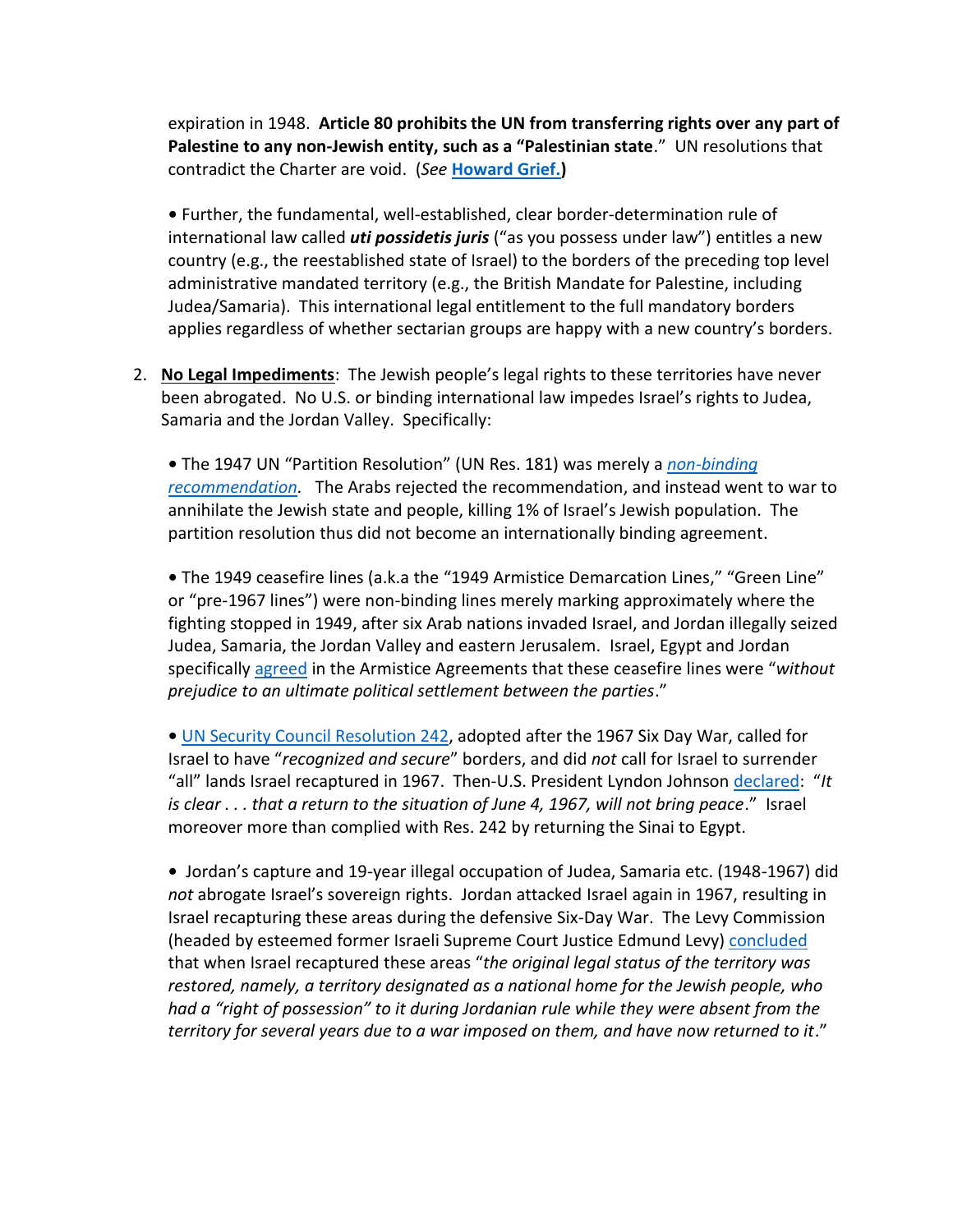Further, in 1988, Jordan publicly relinquished any claims to Judea/Samaria. The 1994 [Israel-Jordan Peace Treaty](http://www.mfa.gov.il/mfa/foreignpolicy/peace/guide/pages/israel-jordan%20peace%20treaty.aspx) recognized the Jordan River as the international boundary, thereby admitting Judea, Samaria and the Jordan Valley are within Israel.

**•** The Oslo Accords (1993-1995) do not impede Israel's sovereign rights. Instead, Oslo contemplated Israeli sovereignty over the areas discussed today. Oslo never endorsed or even mentioned a Palestinian Arab state. Then-Israeli Prime Minister Rabin [told](http://mfa.gov.il/MFA/MFA-Archive/1995/Pages/PM%20Rabin%20in%20Knesset-%20%20Ratification%20of%20Interim%20Agree.aspx) the Knesset that the contemplated "permanent solution" resulting from the Oslo process, will be a State of Israel that "*will include most of the area of the Land of Israel as it was under the rule of the British Mandate"* including Ma'aleh Adumim and Givat Ze'ev, and that Israel's borders "*will be beyond the lines which existed before the Six Day War. We will not return to the 4 June 1967 lines*." Rabin also noted that a Palestinian entity that runs Palestinian Arabs' lives would be "less than a state." The Arabs moreover breached and voided the Oslo Accords, by launching intifadas, BDS, paying terrorists to murder Jews, and refusing to negotiate peace.

**•** The Geneva Convention (Article 49) is inapplicable, because it only applies to signatory nations (Israel never signed) and only concerns occupation of another sovereign nation's territory. Israel has the sovereign rights, and is not occupying another sovereign nation's territory.

3. **Assures Israeli Security and Defensible Borders, and Gives Israel the Ability to Protect Herself Without Relying on Anyone Else:** Israeli sovereignty over the Jordan Valley, and over Judea and Samaria's elevated terrain is essential to assure Israel's security and maintenance of defensible borders. Without these areas, Iranian-proxy terror groups would launch constant rocket attacks on *all* of Israel, including Israel's major population centers and airport; and Israel would be only nine miles wide and indefensible. The "Protectors of Israel" movement, of over 1,000 high-ranking Israeli Defense Forces officers and commanders, [explains](http://www.israelnationalnews.com/News/News.aspx/280336) that sovereignty will secure Israel for decades; that the Jordan Valley "*is the natural eastern border and defensive barrier for the land of Israel – [a] fact well known to all of its conquerors and rulers since ancient times*"; and that Israel cannot count on any Arab country in the fragile Middle East to secure Israel's safety, but must instead count on her own strength to deter her enemies.

Judaism has long recognized the same principle. Jewish law prohibits relinquishing parts of the land, and requires defense of border areas even if this violates the Sabbath, because if an enemy captures a town on the border, it will be easier for the enemy to capture the entire land of Israel. (Talmud, [Eruvin 45a;](https://www.sefaria.org/Eruvin.45a?lang=bi) *Shulchan Aruch* (Code of Jewish Law), *[Orach Chayim](https://www.sefaria.org/Shulchan_Arukh%2C_Orach_Chayim.329?lang=bi)*, § 329.6) Protecting all parts of the land ultimately saves lives, and is required by the overarching principle of Pikuach Nefesh (saving life).

**4. Provides stability, normality and human rights to 500,000 Jewish residents, and prevents ethnic cleansing of Jews:** The 500,000 Jews who live in Judea, Samaria and the Jordan Valley need to have their communities fully integrated with the rest of Israel and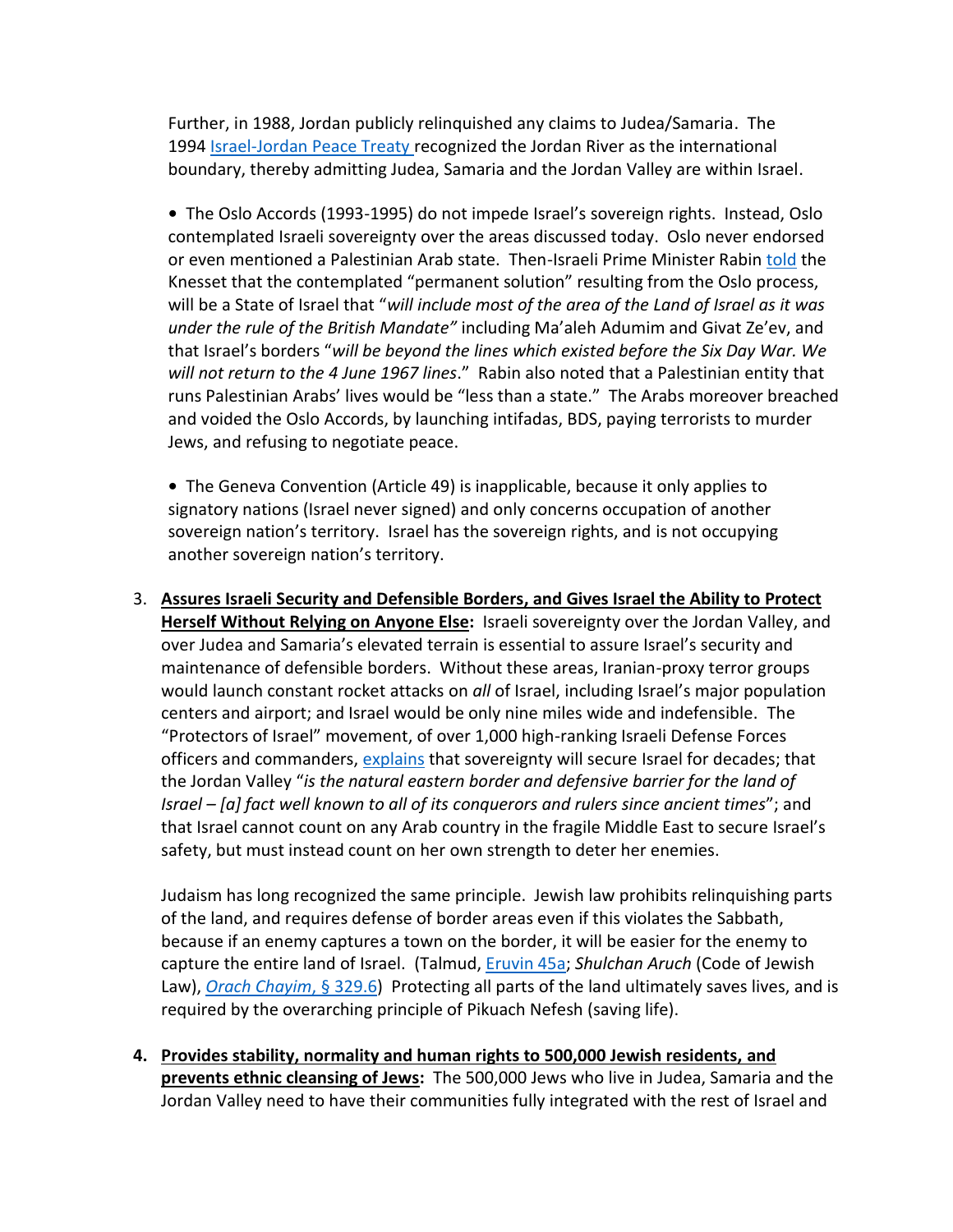governed by Israeli law. Sovereignty will restore stability and normalcy to these Israeli citizens' lives; end decades of limbo; and provide with these Israelis with full humanitarian rights of citizenship – including labor protection laws, anti-pollution laws, access to special education for disabled students, and freedom from excessive military bureaucracy. Sovereignty will constrain the radical left's ability to engage in lawfare to interminably delay needed infrastructure projects (such as the Ofra sewage treatment plant that benefits both Arabs and Jews). Sovereignty also thwarts the PA's stated evil intention to [ethnically cleanse every Jew](https://www.reuters.com/article/us-palestinians-israel-abbas/abbas-wants-not-a-single-israeli-in-future-palestinian-state-idUSBRE96T00920130730) living in these historic Jewish lands.

- 5. **Historic Jewish land:** Restoring sovereignty over Judea-Samaria-the Jordan Valley keeps the historic and Biblical heartland of the Jewish people within the Jewish nation, and assures access to Jewish holy sites. These lands are where Abraham purchased his and Sarah's burial place; King David was anointed and ruled; Jacob slept and dreamt; Joseph is buried; the ancient tabernacle stood for hundreds of years; the Maccabees established their base; and Jewish kingdoms existed for hundreds of years. The children of Israel reentered Israel, led by Joshua bin Nun, via the Jordan River. Jews lived in these areas continuously for thousands of years; the Jews are the people indigenous to this land. We're called "Jews" because we are from Judea. The Arabs are *not* indigenous: most hail from Arabia and North Africa. There was *never* a Palestinian-Arab state here.
- **6. The Promised Land:** A sacred, fundamental tenet of the Jewish faith is that G-d gave the lands including Judea-Samaria-the Jordan Valley to the Jewish people forever, as an inheritance, to settle, possess and dwell in. This is both a right and an obligation: Settling, possessing and dwelling in these lands is one of G-d's highest commandments (mitzvahs) to the Jewish people – and relinquishing these lands is forbidden. (Bereisheit (Genesis) [15:18,](https://www.chabad.org/library/bible_cdo/aid/8210/jewish/Chapter-15.htm) [17:8,](https://www.chabad.org/library/bible_cdo/aid/8212/jewish/Chapter-17.htm) [26:3-4;](https://www.chabad.org/library/bible_cdo/aid/8221) Shemot (Exodus[\) 23:31;](https://www.chabad.org/library/bible_cdo/aid/9884) Bamidbar (Numbers[\) 33:53;](https://www.chabad.org/library/bible_cdo/aid/9961/jewish/Chapter-33.htm) Devarim (Deuteronomy) [11:31.](https://www.chabad.org/library/bible_cdo/aid/9975/jewish/Chapter-11.htm))
- 7. **Israeli Sovereignty is Tacitly Agreed-to by Moderate Sunni Arab States, and Serves Their and Israel's Common Interests.** Jordan *prefers* having its peace partner Israel ruling the Jordan Valley, which borders Jordan. Israeli sovereignty over the Jordan Valley ensures that Jordan will share a continuing quiet border with Israel; enable Jordan to focus its security resources on its unstable borders with Iraq and Syria; and preserve vital joint Israeli-Jordanian water, tourism and economic projects. By contrast, a Palestinian-Arab Iranian-proxy enclave on Jordan's western border would endanger Jordan, and could combine with a domestic Palestinian-Arab uprising to overthrow Jordan's King. Further, if Palestinian-Arabs or other Islamist actors nonetheless take over Jordan, Israeli sovereignty will enable Israel to defend herself from a new hostile Jordanian regime.

Israeli sovereignty also strengthens Israel's and moderate Sunni Arab states' ability to focus on their mutual need to counter Iranian aggression, and thwarts Iranian efforts to obtain another strategic foothold for encircling moderate Arab states and Israel.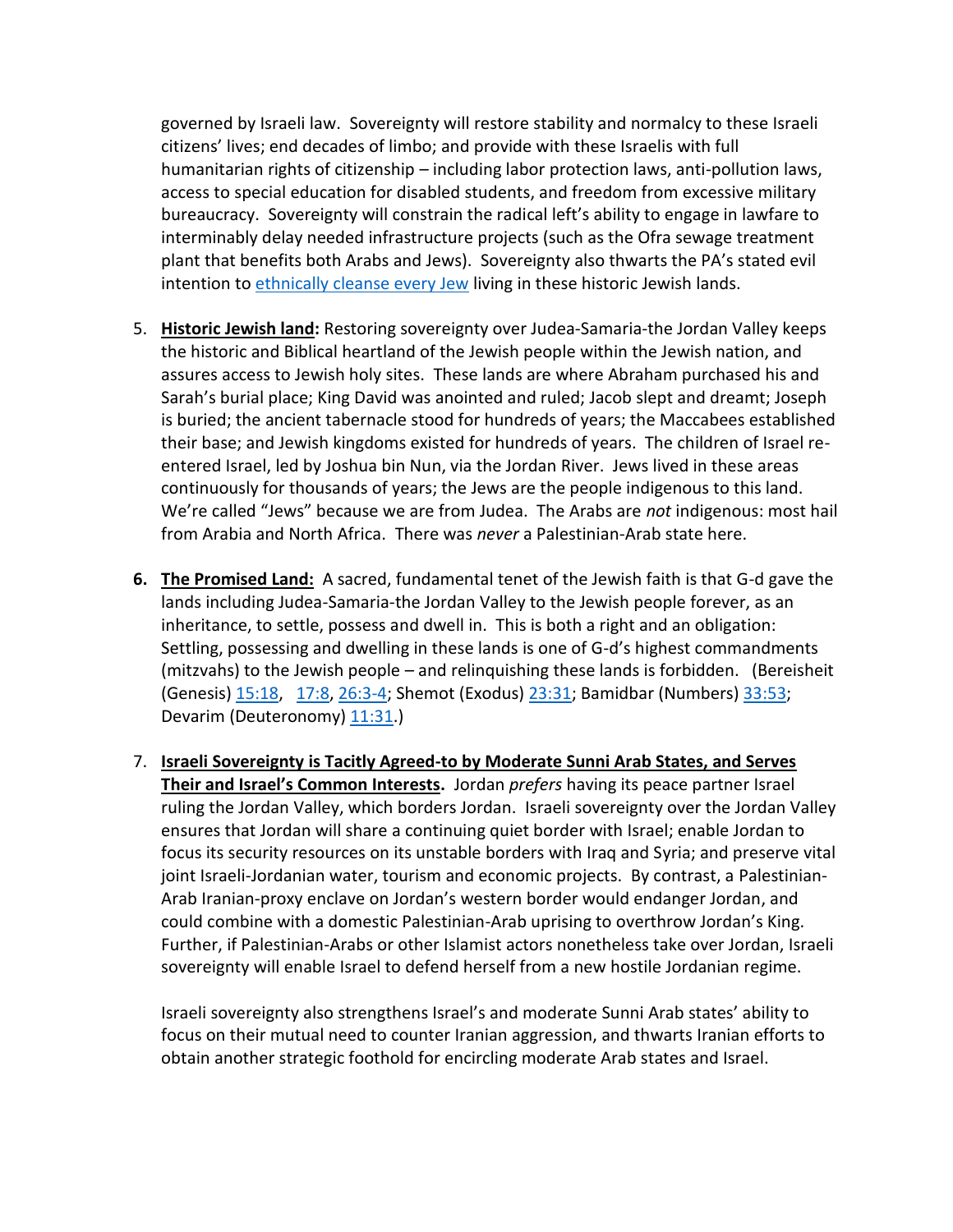Sunni Arab states (including Jordan, Egypt, UAE and Saudi Arabia) hav[e refused to deny](http://www.israelnationalnews.com/News/News.aspx/281137)  [reports that they have tacitly accepted](http://www.israelnationalnews.com/News/News.aspx/281137) Israeli sovereignty contemplated by the Trump plan, despite PA pressure on these states to do so. Also, during a May 15, 2020 *Der Spiegel* interview, Jordan's King [Abdullah declined to threaten](https://www.israelhayom.com/opinions/king-abdullahs-empty-threats/) to suspend the Jordanian-Israeli peace treaty if Israel exercises sovereignty.

- **8. Access to Jewish and all faiths' holy sites and archeological sites:** Israeli sovereignty assures the Jewish people's and persons of all faiths continued access to and the preservation of the Jewish people's and all people's holy sites and archeological sites. When areas fall under Palestinian-Arab control, the Arabs deny or severely limit access by Jews and Christians to their holy sites. Arab rioters destroyed and looted holy Jewish sites such as Joseph's Tomb in Samaria, in violation of agreements to protect the site.
- **9. Rare Window of Opportunity That Israel Can Not Afford to Lose:** The friendly-to-Israel current U.S. administration, and the tacit approval of moderate Arab states, provides Israel with a rare, ideal opportunity to assert her just rights to her historic, lawful Jewish lands essential for Israel's security. This opportunity will likely end if a different U.S. president is elected in November.
- **10. No Reason to Wait; Waiting or Giving Up Jewish Rights Won't Bring Peace:** It is long past time for Israel to affirm her longstanding sovereignty rights to Judea, Samaria and the Jordan Valley. There is no reason to wait any longer. Palestinian-Arabs have turned down multiple generous peace offers, refuse to even negotiate, and instead glorify terrorists and pay Arabs \$350 million per year to murder Jews. Hamas rockets, PLO/PA intifadas and persistent anti-Israel efforts didn't cease during the 53 years when Israel *refrained* from exercising her sovereignty rights over Judea/Samaria. That's because the PA's real goal remains Israel's destruction. Giving Palestinian-Arabs – who have no sovereign rights to this land – veto power over Israeli sovereignty, rewards the PA for its intransigence, incitement and heinous "pay to slay" payments.

Sovereign nations act unilaterally to exercise their sovereign rights; without giving those who seek their destruction veto power. Israel's opponents never complain when Israel unilaterally undermines its security (e.g., Israel's withdrawals from Gaza and Lebanon); they only raise irrelevant "unilateralism" charges when Israel protects her security. Exercising sovereignty is actually not "unilateral" here, because it has the backing of the U.S. peace plan and international law.

Restoring Israeli sovereignty recognizes the truth that giving up Jewish land and rights will not bring peace – and instead brings terror and war. For example, after Israel's withdrawal from Gaza, Hamas launched thousands of rockets at Israeli civilians.

Restoring Israeli sovereignty recognizes the truth that the Palestinian-Arabs' goal of annihilating all of Israel is the real impediment to peace.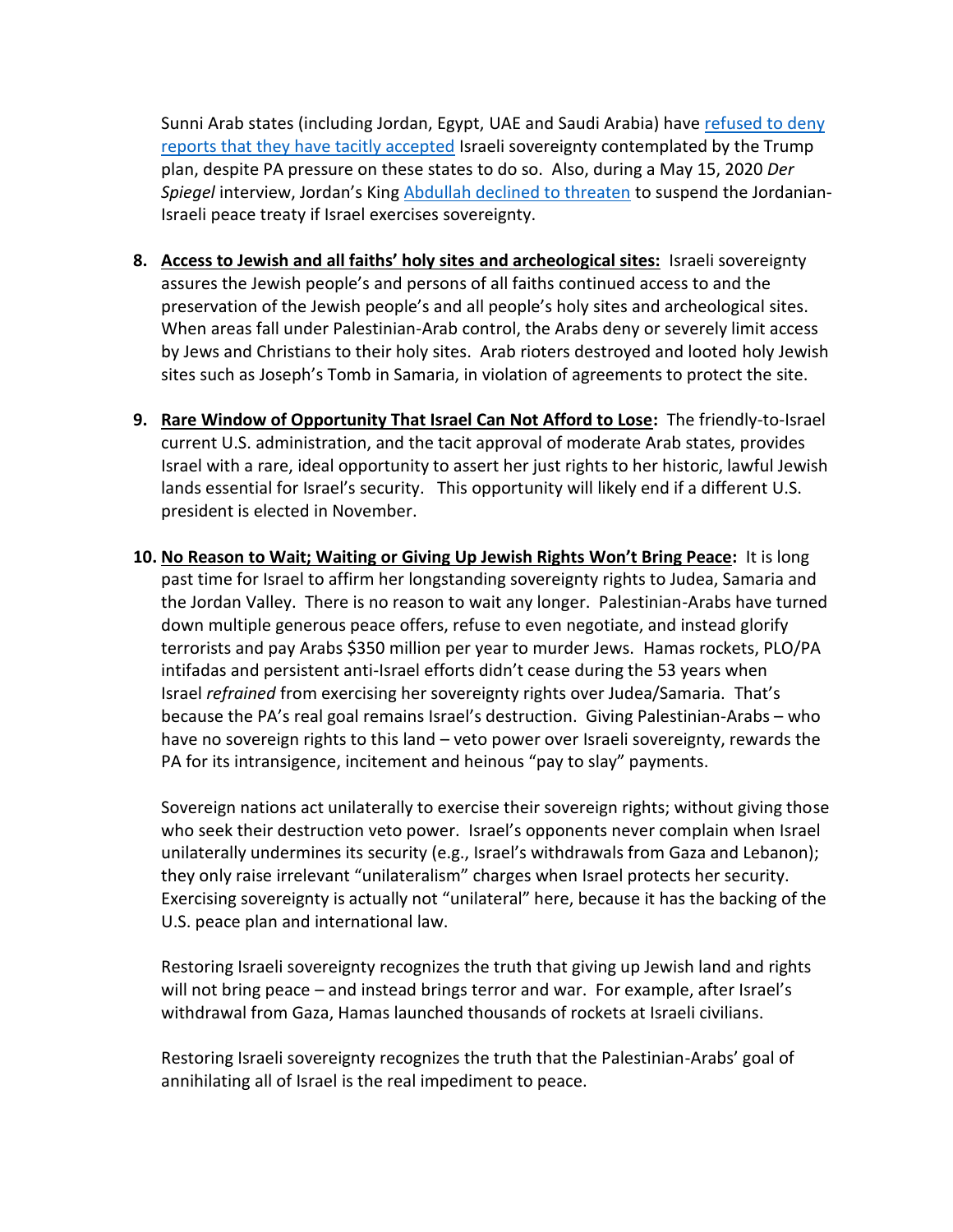Moreover, Israeli restoration of sovereignty is currently contemplated over only 30% of Judea-Samaria. This way-too-limited restoration of sovereignty thus does not foreclose a possible future Palestinian-Arab state. (Such a state would however be an existential danger for all of Israel, and should be rejected.)

11. **The Speculative Fears Raised by Sovereignty Opponents are Baseless and Exaggerated, and Should** *Not* **Control Israel's Actions:** Fear-mongering about "world reaction" should be disregarded, and should not dissuade Israel from securing her existence by exercising sovereignty. Jew-haters and Israel-haters – including Hamas, Fatah, the Palestinian Authority, the BDS movement and the American left – can't do any worse than what they've been doing already, for decades. But the security advantages stemming from Israel exercising her sovereignty will make it more difficult for Israel's enemies to attack and kill Jews. Caving in to threats has always endangered Israel, and only begets more threats and danger. Israel needs to send a message that threats do not pay.

Post-sovereignty, Israel's transactional friends will continue being Israel's transactional friends. The Sunni Arab nations will continue working with Israel to contend with their common Iranian foe. Israel's European trading partners will continue to need Israel's world-class extraordinary technology and products.

Fears that the PA will discontinue its (limited) security cooperation with Israel are also exaggerated. The PA is likely to continue its limited security cooperation with Israel if Israel asserts her sovereignty, because security cooperation helps the PA leadership to avoid being assassinated by Hamas. The limited security cooperation is of far less value to Israel than it is to the PA, and does not stop attacks on Israel from PA-affiliated groups. In fact, PA security forces are commanded by terrorists. PA security forces have gunned [down Israelis](https://www.jpost.com/opinion/our-world-the-idfs-misplaced-trust-in-the-pa-443627) and committed other terror attacks. Israel primarily relies on her own security efforts to thwart Palestinian-Arab terror attacks.

Demographic fear-mongering is also wrong. If Israel exercises sovereignty over the areas that the Trump plan envisions will fall within Israel, the Arabs citizens potentially added to Israel would be minimal, as very few Arabs live in these areas. The Trump plan provides: "*Approximately 97% of Israelis in the West Bank will be incorporated into contiguous Israeli territory, and approximately 97% of Palestinians in the West Bank will be incorporated into contiguous Palestinian territory.*" The Trump plan moreover calls for the 3% of Arabs falling within Israeli territory in Judea and Samaria to become citizens of a Palestinian entity. ("[Peace to Prosperity](https://www.whitehouse.gov/wp-content/uploads/2020/01/Peace-to-Prosperity-0120.pdf)" plan, page 12.)

Demographic fear-mongering would also be wrong if Israel exercises her sovereign rights over more or all of Judea and Samaria. Such demographic fear-mongering has repeatedly been debunked. The PA's and Hamas' Arab population figures are vastly [overstated,](https://www.jpost.com/opinion/column-one-time-to-end-demographic-fear-mongering-547482) and would *not* result in an Arab majority in Israel. In fact, Israel's Jewish native population has been increasing faster than the Arabs, and rampant Islamic antisemitism in Western Europe is bringing new Jewish immigrants into Israel.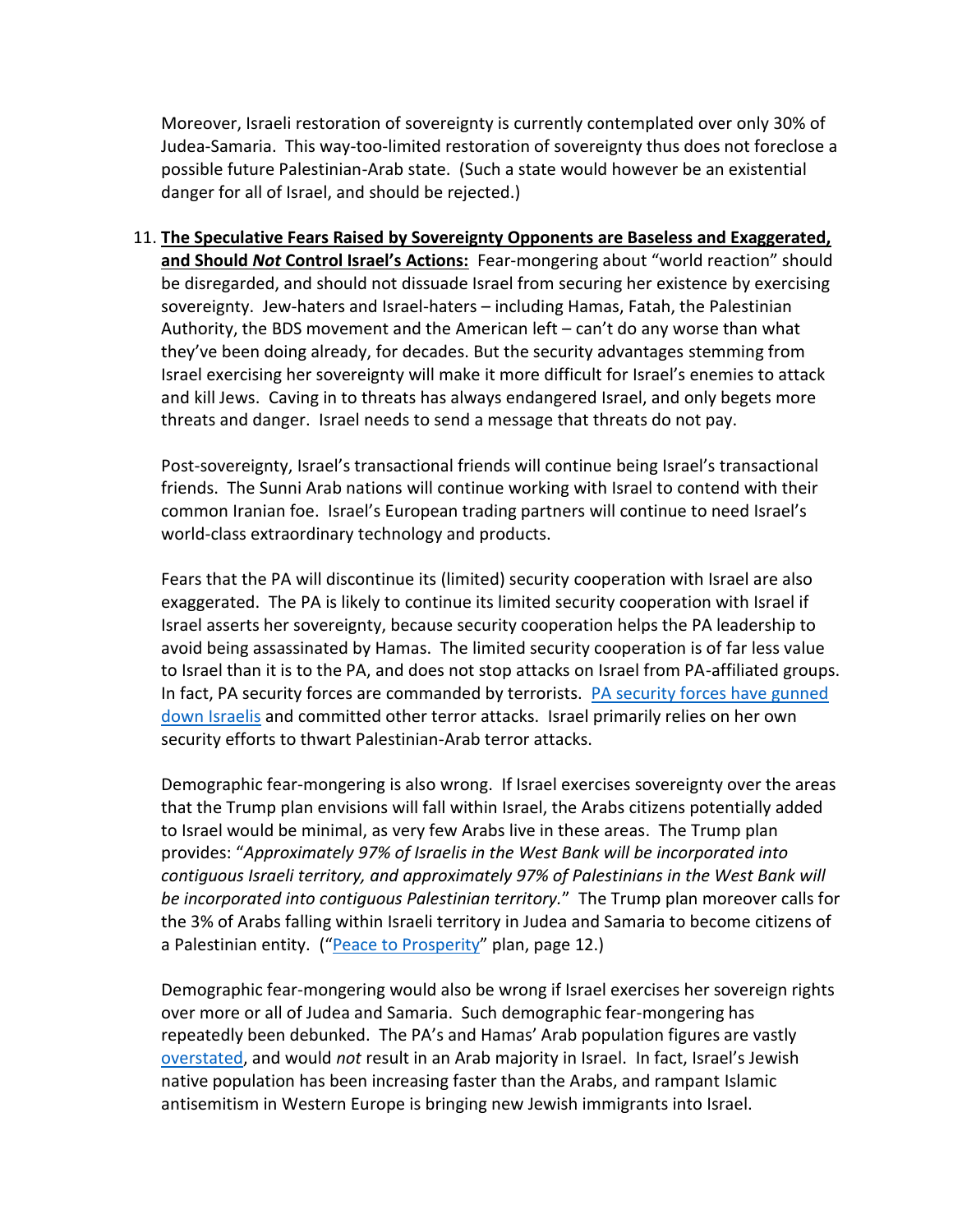The Biblical episode of the meraglim (spies) (Torah portion [Shelach\)](https://www.chabad.org/library/article_cdo/aid/3700062/jewish/The-12-Spies-Meraglim-in-the-Bible.htm) underscores that fear-mongering is the real danger. Ten of the 12 spies allowed fear to cloud their judgment, and wrongly reported that it would be impossible for the Jews to capture the land. As a result, G-d relegated the Israelites to wandering in the desert for 40 years.

- 12. **Israelis Overwhelmingly Support Sovereignty:** [Polls](https://zoa.org/2017/04/10358368-new-polls-show-overwhelming-opposition-to-palestinian-arab-state-and-concessions/) show that the overwhelming majority of Israelis *favor* exercising sovereignty over Judea and Samaria and the Jordan Valley, since well before the Trump peace plan was announced. In January 2017, the Maagar Mochot Interdisciplinary Research Institute poll found that Israelis opposed a Palestinian-Arab state and favored Israeli sovereignty by 10 to 1. Prominent mainstream [journalists](https://carolineglick.com/israeli-sovereignty-over-judea-and-samaria-is-inevitable/) have been writing about the advantages and inevitability of Israel exercising her sovereignty for years. Respected security expert Efraim Inbar [explained:](http://www.israelnationalnews.com/News/News.aspx/279767) "*Netanyahu's plan to annex the Jordan Valley is not just a far-right wish, but the fulfillment of long-standing Israeli security objectives*. . . ." In 1967, Israel's leftwing Labor Party adopted, as its [official policy,](http://www.israelnationalnews.com/News/News.aspx/281257) the Allon Plan for exercising sovereignty over the Jordan Valley, the Gush Etzion block and other areas in Judea and Samaria.
- 13. **Israel Can and Should Exercise As Much Sovereignty as Feasible Now, While Not Allowing Partial Sovereignty to Lead to the Creation of a Palestinian-Arab Terror State, and While Ameliorating Problems with the Trump Vision**: The above-mentioned advantages of Israel exercising her sovereignty over the Jordan Valley and at least parts of Judea and Samaria are extremely important. However, Israel needs to be careful to *not* allow partial sovereignty to abrogate any of Israel's long-standing binding legal and historic rights to all of Judea and Samaria, and needs to do everything possible to ameliorate certain problems with the Trump vision.

Israel needs to be especially careful to *not* permit the establishment of a Palestinian state – which will be an Iranian-proxy-Hamas-Fatah terror state that threatens Israel's existence.

## Accordingly:

- (a) Israel should insist that the areas over which Israel exercises sovereignty now do not delimit Israel's borders, and do not restrict Israel's rights to exercise sovereignty over all the historic Jewish areas guaranteed to the Jewish people under international law.
- (b) Israel should insist that the subject-to-negotiations "conceptual map" presented with the "Peace to Prosperity" vision (Appendix I, pages 41-42) must be adjusted and expanded. Specifically**:**
	- (i) Israeli communities in Judea and Samaria over which Israel exercises sovereignty now should *not* merely be limited, endangered "enclaves" surrounded by Arab areas. Sovereignty needs to be expanded to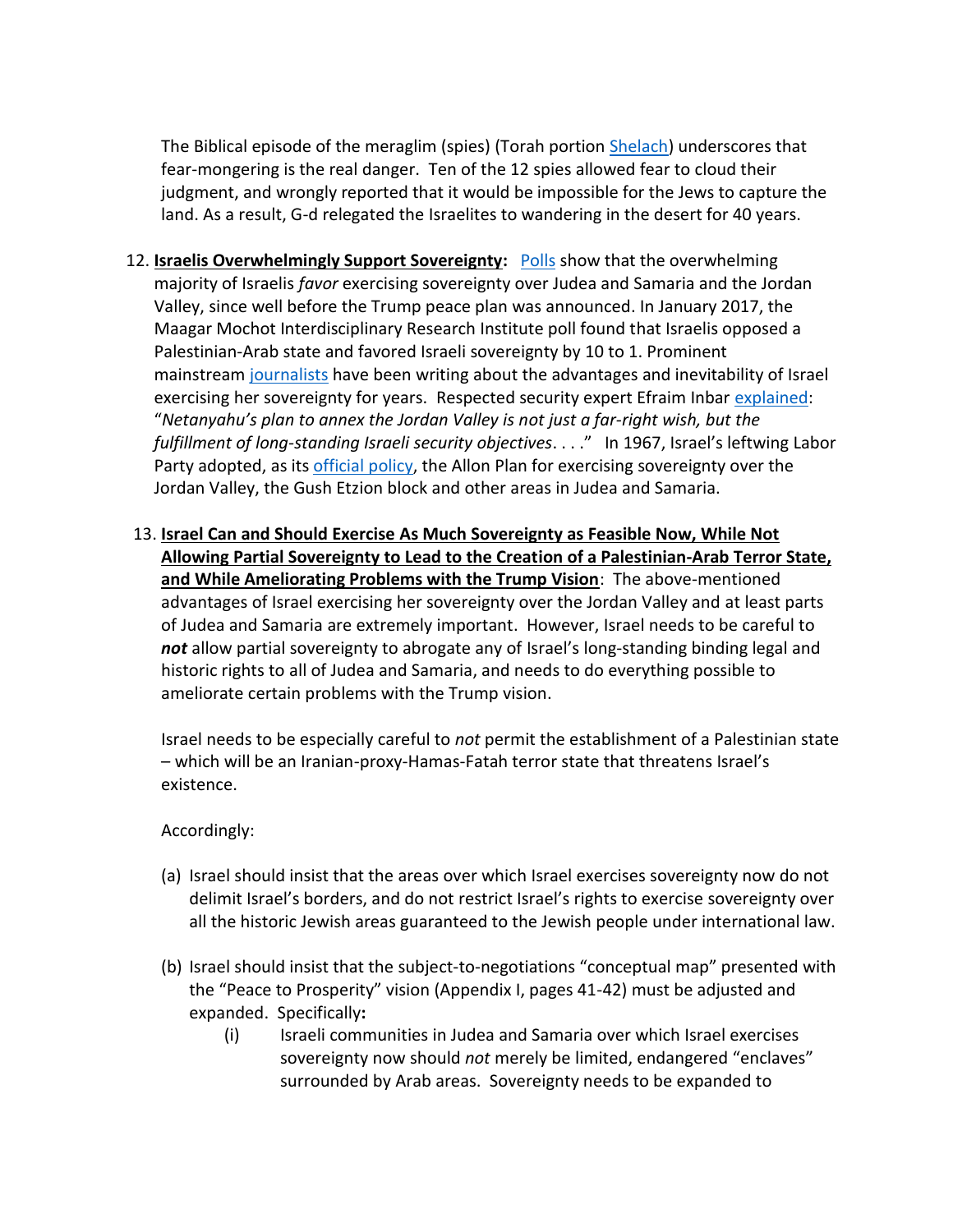encompass surrounding areas, so that these Israeli communities will be contiguous viable parts of the Jewish State.

- (ii) Israeli sovereignty must be extended to include the roads currently used by Israelis in Judea and Samaria and the Jordan Valley, and sufficient areas surrounding said roads to assure Israeli security. Vital roads cannot be excluded from the final map; such exclusions would create hardship, add lengthy commutes, and endanger Israelis.
- (iii) The areas over which Israel will exercise sovereignty immediately needs to include, at a minimum, all Jewish communities in Judea and Samaria; No Jewish community should be left out or left isolated.
- (iv) No current parts of Israel within the green line, including areas of the Negev, should be removed from Israeli sovereignty. The Trump vision currently carves away some of these areas from Israeli sovereignty.
- (c) Israel should strictly enforce the **predicates to negotiation** with a Palestinian entity, including that such an entity can not include members of Hamas, PIJ or their surrogates, absent those groups' explicit commitment to nonviolence, recognition of the State of Israel, and full satisfaction of the other Gaza Criteria; (*Peace to Prosperity Vision*, p. 10) and that such a Palestinian-Arab entity shall immediately terminate its salaries and "pay to slay" payments rewarding Jew-murderers, ICC and ICJ actions against Israel; and other international actions against U.S. and Israel.
- (d) Israel should strictly enforce the Trump vision's "*criteria [that] are a predicate to the formation of a Palestinian State.*" (p. 33-34) The Trump vision moreover states that these criteria must be met before the U.S. supports a Palestinian state. (p. 4) These criteria include that:
	- (i) "*The Palestinians shall have ended all programs, including school curricula and textbooks, that serve to incite or promote hatred or antagonism towards its neighbors, or which compensate or incentivize criminal or violent activity*" ("[Peace to Prosperity](https://www.whitehouse.gov/wp-content/uploads/2020/01/Peace-to-Prosperity-0120.pdf)" vision, page 33-34);
	- (ii) The Palestinians must have achieved "*a demilitarized population*" (*Id.*);
	- (iii) The Palestinians must have implemented governance with freedoms of the press, religion, and contract, human rights and due process of law (*Id.*);
	- (iv) "*Palestinian leaders must embrace peace by recognizing Israel as the Jewish state"* ("[Peace to Prosperity](https://www.whitehouse.gov/wp-content/uploads/2020/01/Peace-to-Prosperity-0120.pdf)" vision, page 4);
	- (v) "*Palestinian leaders must . . . reject[] terrorism in all its forms* (*Id.*); "
	- (vi) "*Palestinian leaders must . . . allow[] for special arrangements that address Israel's and the region's vital security needs* (*Id.*); ,
	- (vii) "*Palestinian leaders must . . . build[] effective institutions and choos[e] pragmatic solutions*." (*Id.*)